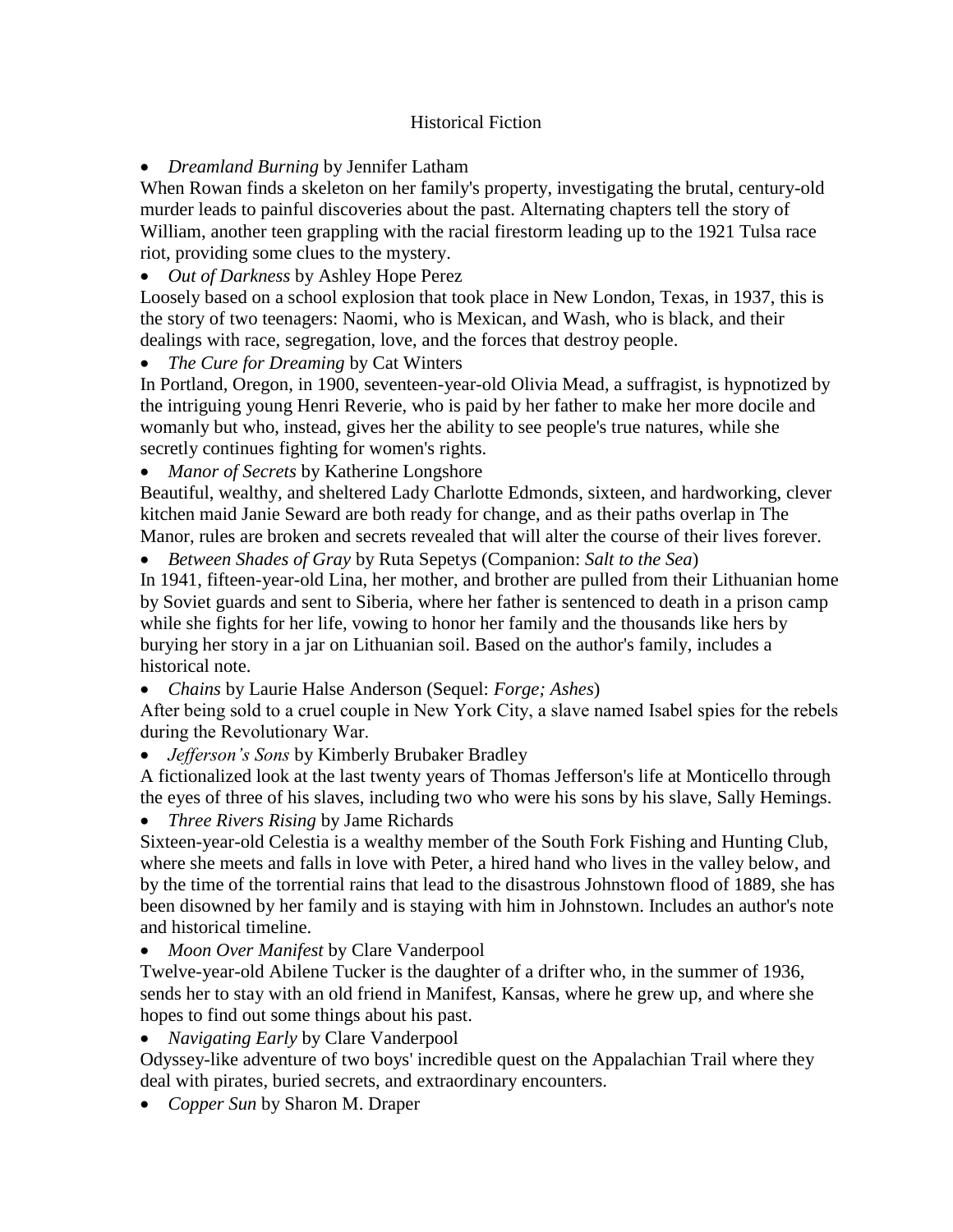Two fifteen-year-old girls--one a slave and the other an indentured servant--escape their Carolina plantation and try to make their way to Fort Moses, Florida, a Spanish colony that gives sanctuary to slaves.

*Witness* by Karen Hesse

A series of poems express the views of various people in a small Vermont town, including a young black girl and a young Jewish girl, during the early 1920s when the Ku Klux Klan is trying to infiltrate the town.

*Out of the Dust* by Karen Hesse

In a series of poems, fifteen-year-old Billie Jo relates the hardships of living on her family's wheat farm in Oklahoma during the dust bowl years of the Depression.

*Al Capone Does My Shirts* by Gennifer Choldenko

A twelve-year-old boy named Moose moves to Alcatraz Island in 1935 when guards' families were housed there, and has to contend with his extraordinary new enviornment in addition to life with his autistic sister.

*The Astonishing Life of Octavian Nothing* by M.T. Anderson

Various diaries, letters, and other manuscripts chronicle the experiences of Octavian, from birth to age sixteen, as he is brought up as part of a science experiment in the years leading up to and during the Revolutionary War.

*Flygirl* by Sherri L. Smith

During World War II, a light-skinned African American girl "passes" for white in order to join the Women Airforce Service Pilots.

*Catherine, Called Birdy* by Karen Cushman

The daughter of an English country knight keeps a journal in which she records the events of her life, particularly her longing for adventures beyond the usual role of women and her efforts to avoid being married off.

*Gone with the Wind* by Margaret Mitchell

Willful and pampered Scarlett O'Hara's strength of character carries her thought the deprivations of the Civil War, but her infatuation with Ashley Wilkes keeps her from recognizing her true love until it is too late.

*Cold Mountain* by Charles Frazier

Inman, a wounded Confederate soldier, leaves the hospital where he is being treated and determines to walk home to his sweetheart Ada, only to find the land and the girl he remembers as changed by the war as he.

*A Northern Light* by Jennifer Donnelly

In 1906, sixteen-year-old Mattie, determined to attend college and be a writer against the wishes of her father and fiance, takes a job at a summer inn where she discovers the truth about the death of a guest. Based on a true story.

*Hattie Big Sky* by Kirby Larson

After inheriting her uncle's homesteading claim in Montana, sixteen-year-old orphan Hattie Brooks travels from Iowa in 1917 to make a home for herself and encounters some unexpected problems related to the war being fought in Europe.

The Pagan Chronicles Series by Catherine Jinks

In twelfth-century Jersualem, orphaned sixteen-year-old Pagan is assigned to work for Lord Roland, a Templar knight, as Saladin's armies close in on the Holy City.

*Roll of Thunder, Hear My Cry* by Mildred Taylor